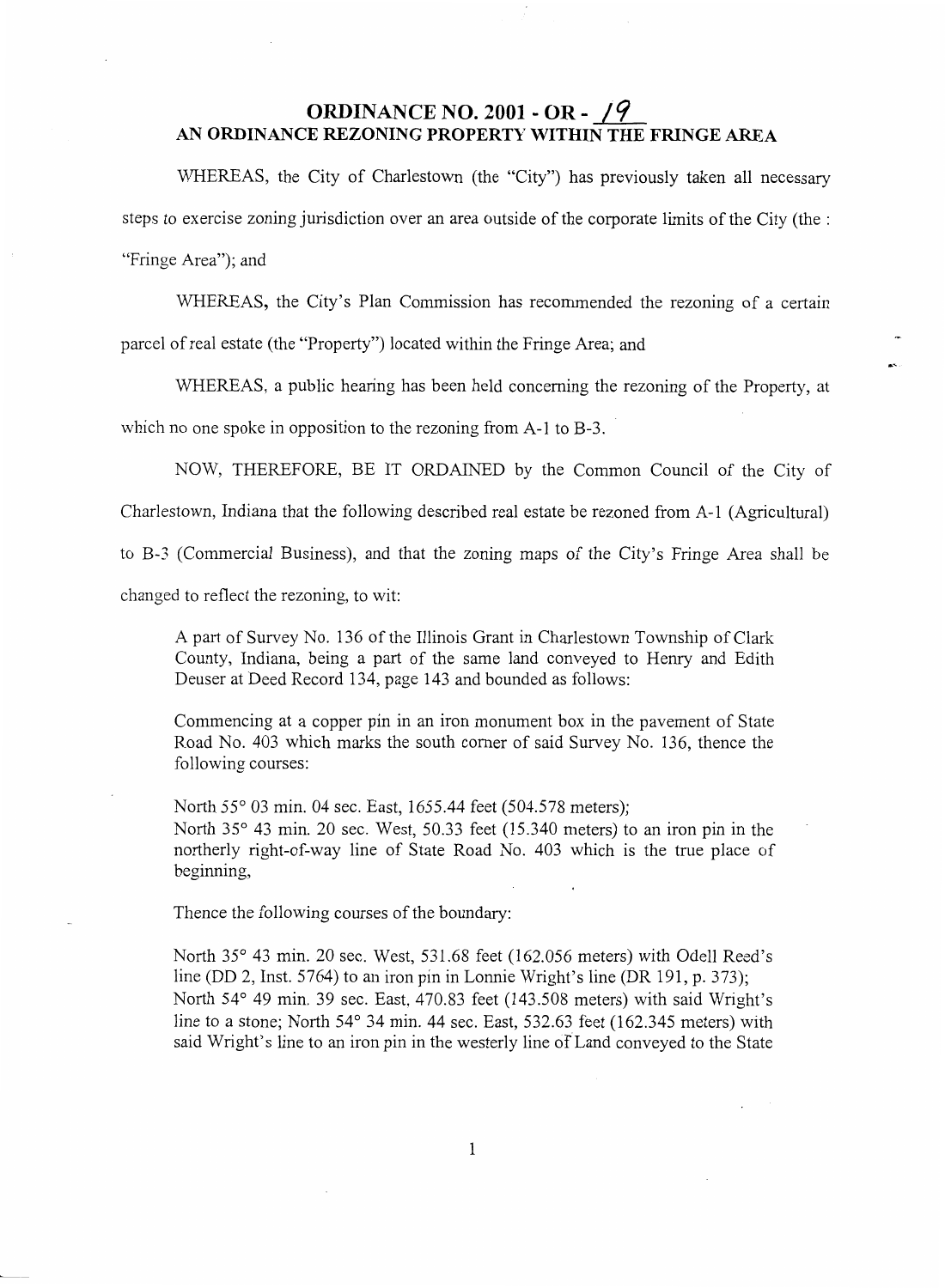of Indiana DD 2, Inst. 7869; South 47" 59 min. 30 sec. East, 114.51 feet (34.902 meters) with the line of land of the State of Indiana to **an** iron pin;

South 38" 12 min. 52 sec. East, 207.46 feet (63.233 meters) with the line of land of the State of Indiana to an iron pin;

South 32° 47 min. 00 sec. East, 232.94 feet (74.048 meters) with the line of land of the State of Indiana to an iron pin;

South  $11^{\circ}$  06 min. 49 sec. West, 66.92 feet (20.397 meters) with the line of land of the State of Indiana to a concrete right-of-way marker in the northerly line of State Road No. 403;

South 62° 00 min. 57 sec. West, 146.17 feet (44.552 meters) with the northerly line of State Road 403 to a concrete right-of-way marker; *<sup>c</sup>*

South  $59^{\circ}$  57 min. 33 sec. West, 407.22 feet (124.120 meters) with the northerly line of State Road 403 to a concrete right-of-way marker;

South 58° 30 min. 28 sec. West, 289.67 feet (88.291 meters) with the northerly line of State Road 403 to a concrete right-of-way marker;

South *55"* 00 min. 18 sec.West, 62.65 feet (19.095 meters) with the northerly right-of-way line of State Road 403 to a concrete right-of-way marker;

South 55° 05 min. 14 sec. West, 73.96 feet (22.543 meters) with the northerly right-of-way line of State Road 403 to the true place of beginning and containing 13.253 acres (5.363 hectares) of land.

All of which is ordained on the  $10^{th}$  day of September, 2001.

*P-*

Jackson, President Common Council

Donna *Donna S.* Coomer

Donna Coomer City Clerk/Treasurer

PRESENTED TO AND APPROVED ON THIS  $10^{TH}$  DAY OF SEPTEMBER, 2001 BY:

George Hall

George B. Hall, Mayor

2